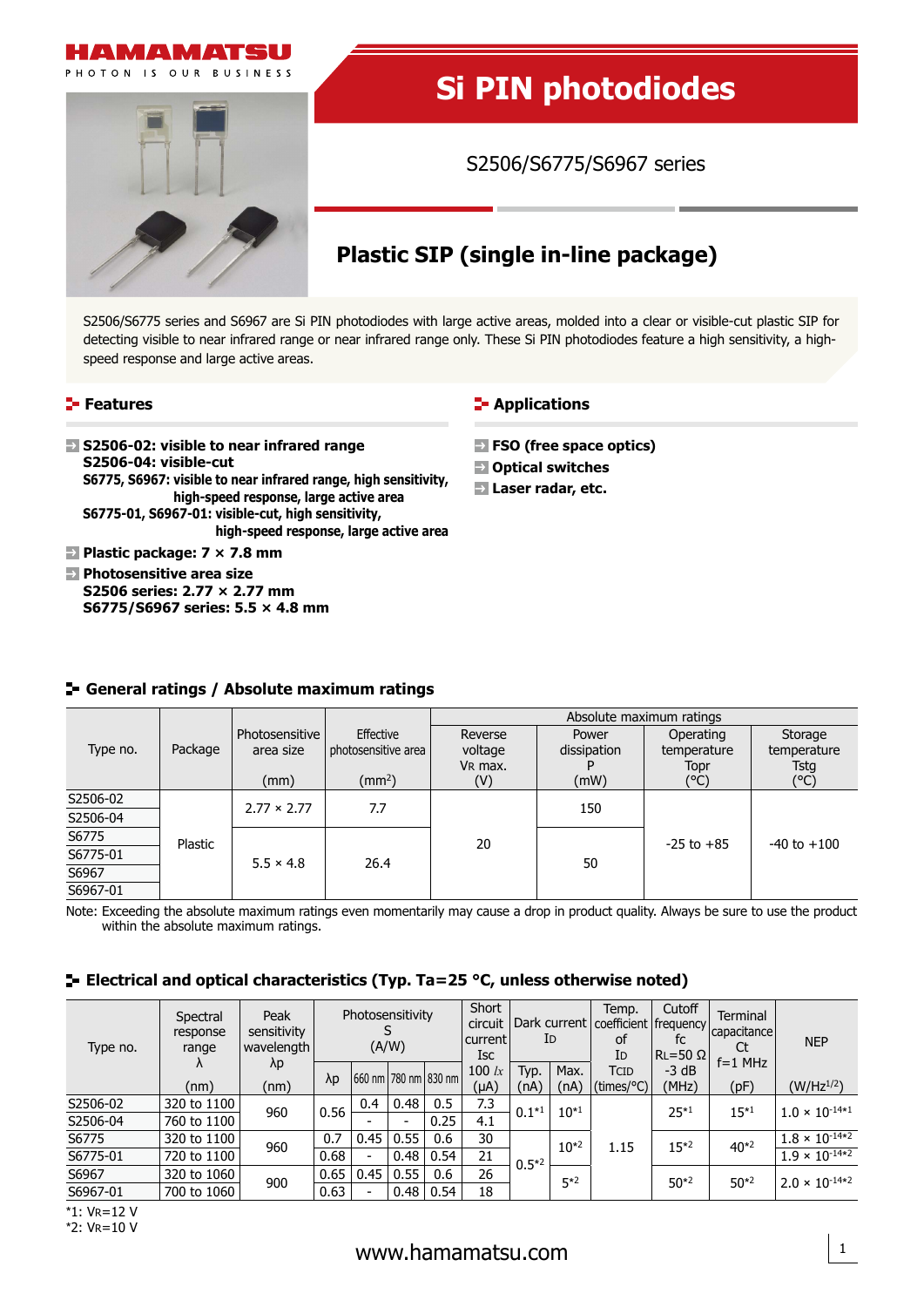(Typ. Ta=25 °C)

S6775-01

S677

S<sub>6967</sub>

KPINB0349ED

S6967-01

#### **Spectral response**



#### **Photosensitivity temperature characteristics**





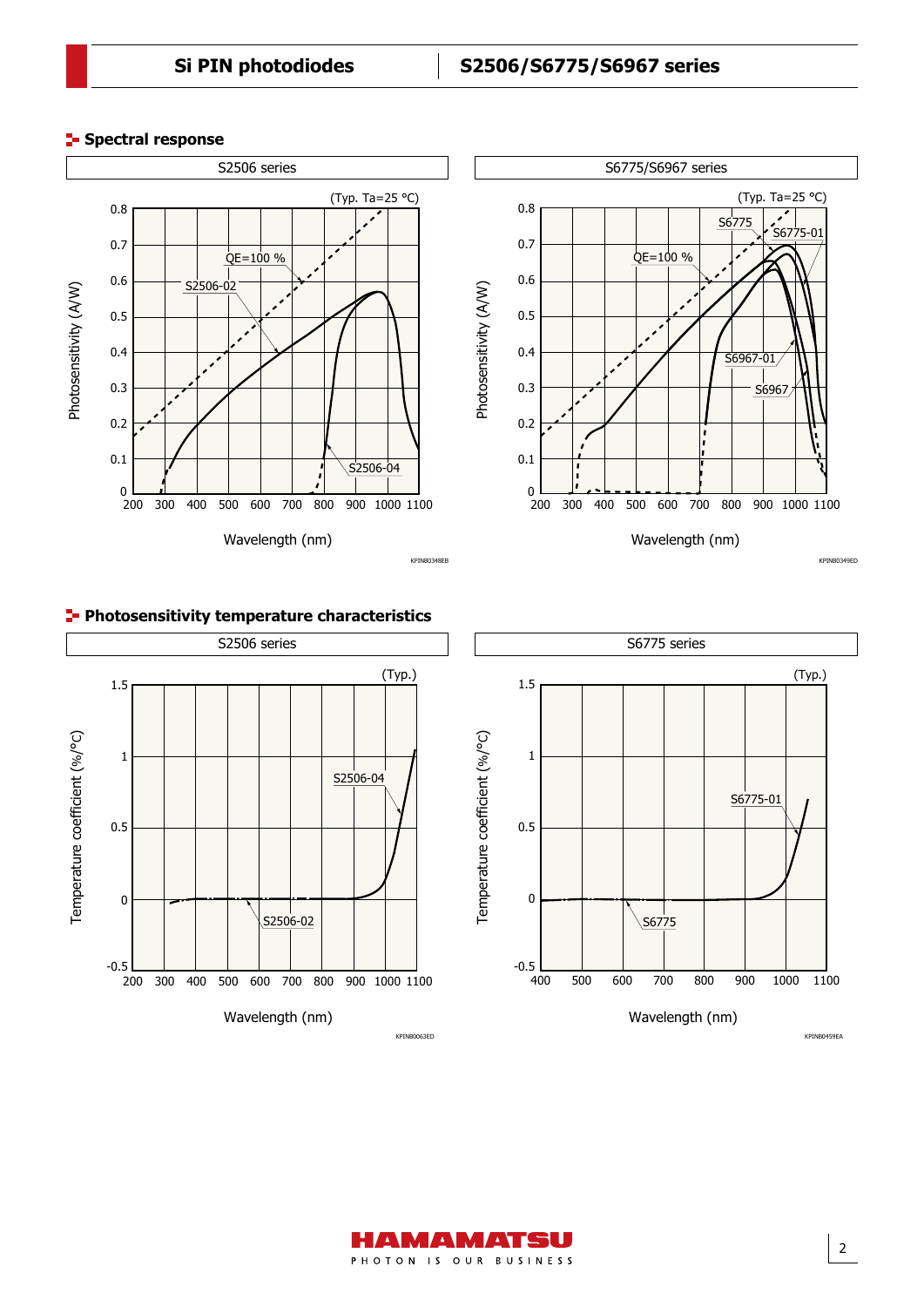### **Si PIN photodiodes S2506/S6775/S6967 series**



**E-** Dark current vs. reverse voltage



#### **Park current vs. ambient temperature**



**Terminal capacitance vs. reverse voltage**



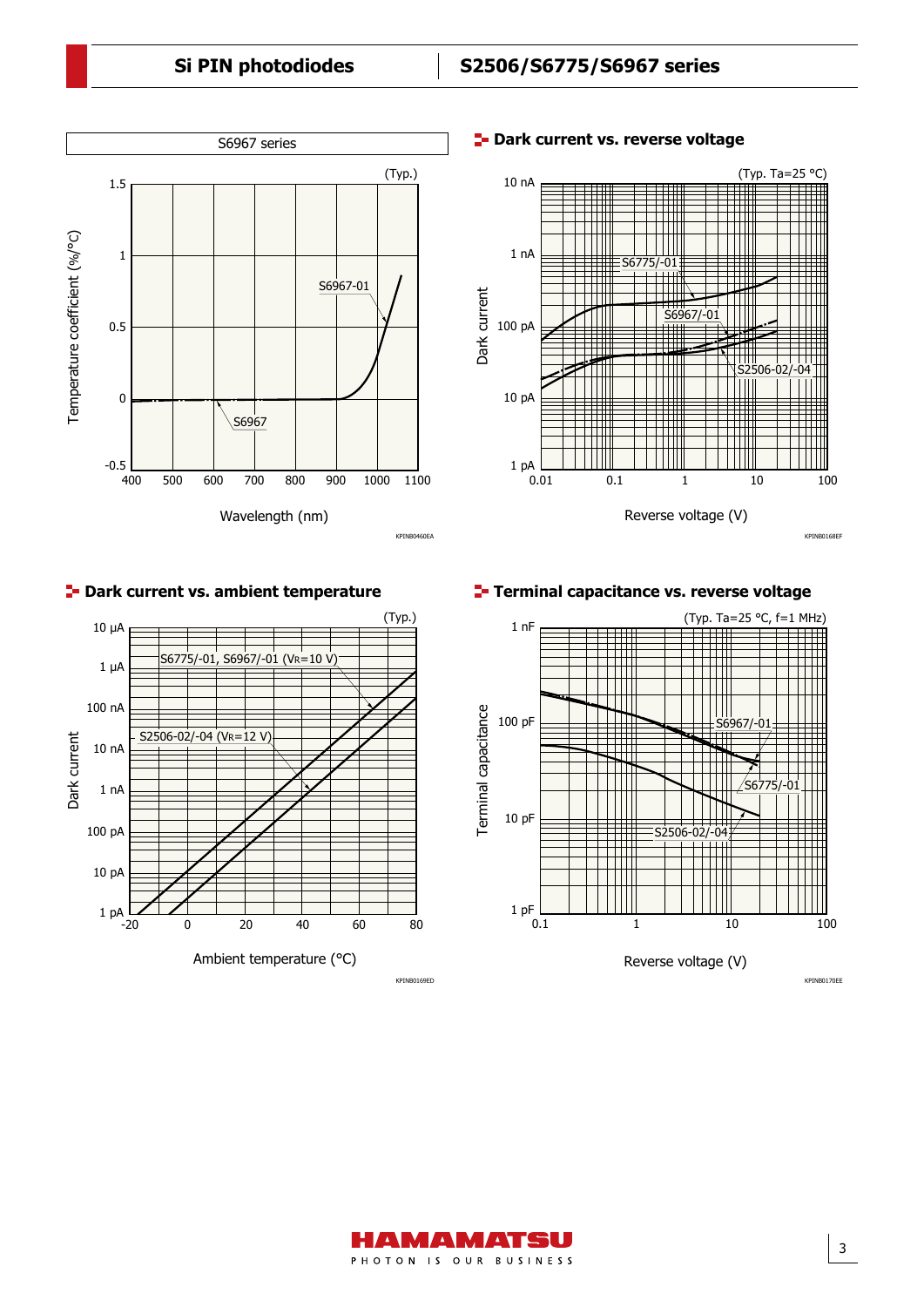#### **P**-Directivity



KPINE

Relative sensitivity

Relative sensitivity

#### **<sup>1</sup>** Dimensional outline (unit: mm)







| Type no.              |                | R                                  |
|-----------------------|----------------|------------------------------------|
| S2506 series          |                | $2.8 \pm 0.2$   2.77 $\times$ 2.77 |
| S6775/S6967<br>series | $3.65 \pm 0.2$ | $5.5 \times 4.8$                   |

Tolerance unless otherwise noted: ±0.1 Packing: Polyethylene pack [anti-static type] Values in parentheses indicate reference values.

KPINA0084EF



90° 80°

KPINB0401EA

70°

60°

50°

40°

30°